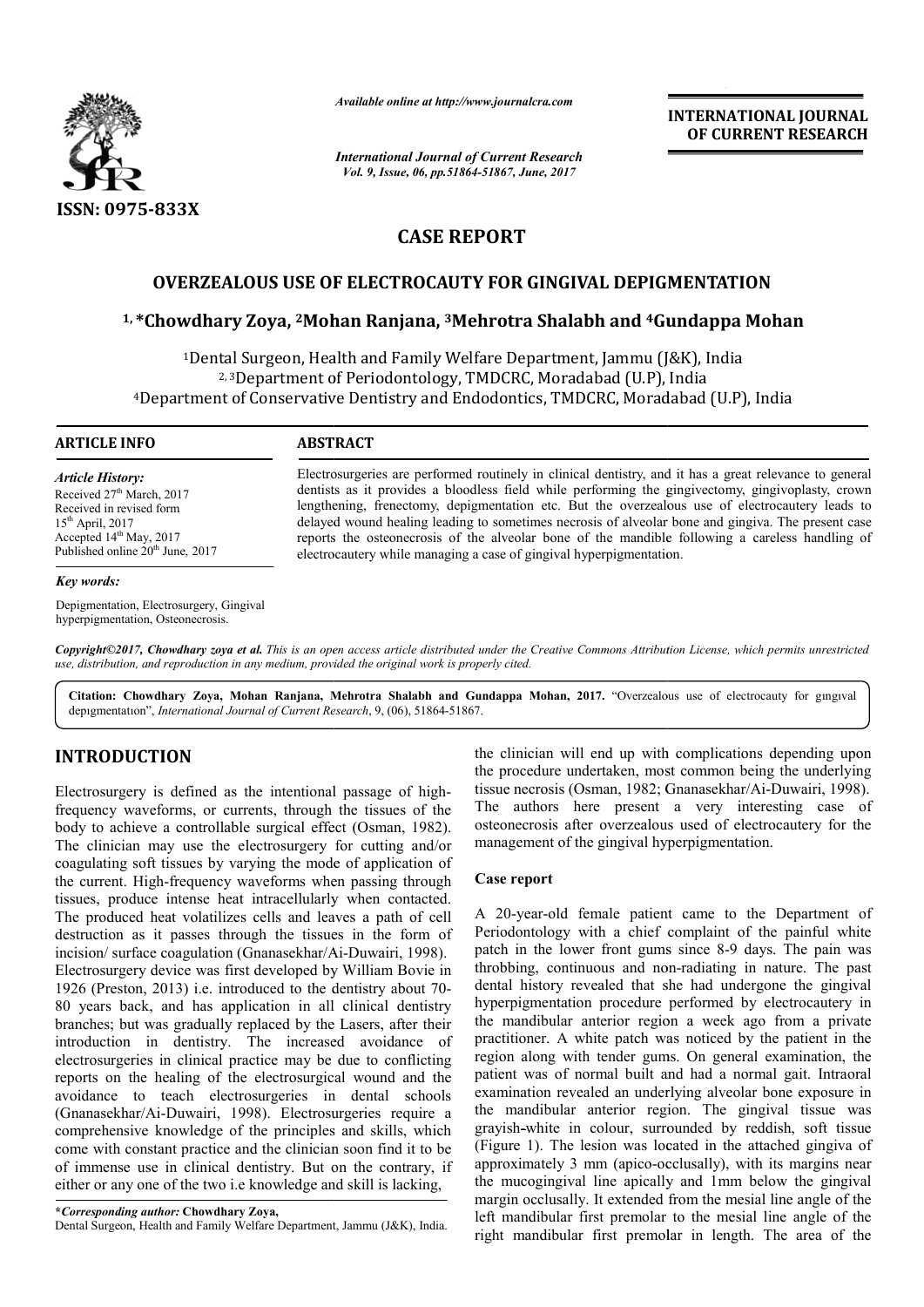surgical intervention was sensitive and painful to touch due to exposure of bone. Extra-oral, examination did not reveal any ulceration or swelling. A diagnosis of iatrogenic labial osteonecrosis in the mandibular anterior region was made.

### **Treatment**

Complete extraoral and intraoral mouth disinfection was carried out, and the site was anaesthetized between the first mandibular premolars using local infiltration in the labial vestibule, with Xylocaine 2% with epinephrine 1:80,000. Bleeding was induced around the circumference of the lesion and beyond the mucogingival junction in the alveolar mucosa, with the help of BP blade no. 11. A thin blood clot covered the lesion evenly. The area was then covered with tin foil, over which the periodontal dressing (Coe-pack) was placed. The procedure was repeated every week for one month. The patient was prescribed Diclomol 50mg, Amoxicillin 500mg and Metronidazole 200mg every 8 hourly for 7 days; and Chlorhexidine gluconate mouthwash to be used twice a day for two weeks. The area was healed with uniform healthy gingival except in the region of 33, 34, 43 and 44 (Figure 2). The sequestrum observed with 33, 34, 43 and 44 was removed with the help of a tweezer under topical anaesthesia in the area. The area was cleaned and the periodontal dressing was placed over the wound. The patient was evaluated after a week, the periodontal dressing was removed. The area showed normal hard and soft tissue healing, restoring normal architecture. Intraoral periapical radiographs revealed no interdental bone loss. As the patient was insisting for a depigmentation procedure in the maxillary anterior region, so it was performed. The patient is still on follow-up visits. Both the patient and the clinician were satisfied with the results (Figure 3,4).



**Figure 1. The underlying alveolar bone exposure in the buccal mandibular anterior region**



**Figure 2. Lesion showed secondary healing eventually, and the formation of sequestrum (black arrows) which was later removed**



**Figure 3. (A) and (B) shows no evidence of any pathology radiographically**



**Figure 4. Complete healing of the lesion**

# **DISCUSSION**

Gingival depigmentation may be considered as a periodontal plastic procedure where the gingival epithelium along with a layer of underlying connective tissue is surgically removed. The procedure may be performed using various techniques, based on the clinician experience and the individual's preference (Murthy *et al*., 2012). The various techniques for depigmentation are; scalpel technique (most widely used), cryosurgery, electrosurgery, Laser (Nd:YAG, Er:YAG and  $CO<sub>2</sub>$ ), chemical methods (outdated), masking techniques like free gingival graft, acellular dermal matrix allograft (Sushma *et al.*, 2009; Martin, 2012). Electrosurgeries are not widely used, as they have the limitations of undesired tissue destruction with delayed wound healing. A complete understanding of the electrosurgery unit, as well as its principle, is required. The electrosurgery unit consists of four components; the current generator (produces high-frequency waveforms ranging from 1 to 4 MHz), the active electrode (single-wire electrodes, for incision or excision; loop electrodes, for tissue planing; and heavy, bulkier ball electrodes, for coagulation), the passive electrode (ground plate) and the on-off switch (Osman, 1982). The active electrode tip when comes in contact with the tissue, intense intracellular heat is produced, causing disruption of the cells at the line of the incision and/ coagulation, which also spreads to the adjacent cell layers (Osman, 1982; Gnanasekhar/Ai-Duwairi, 1998). This heat is called Lateral heat, which is responsible for causing coagulation necrosis on the cell layers adjacent to all incision sites. The higher the lateral heat, more will be the tissue necrosis (Osman, 1982). So, the main objective is to produce a minimal amount of lateral heat along with a clean incision and/ or coagulation. This could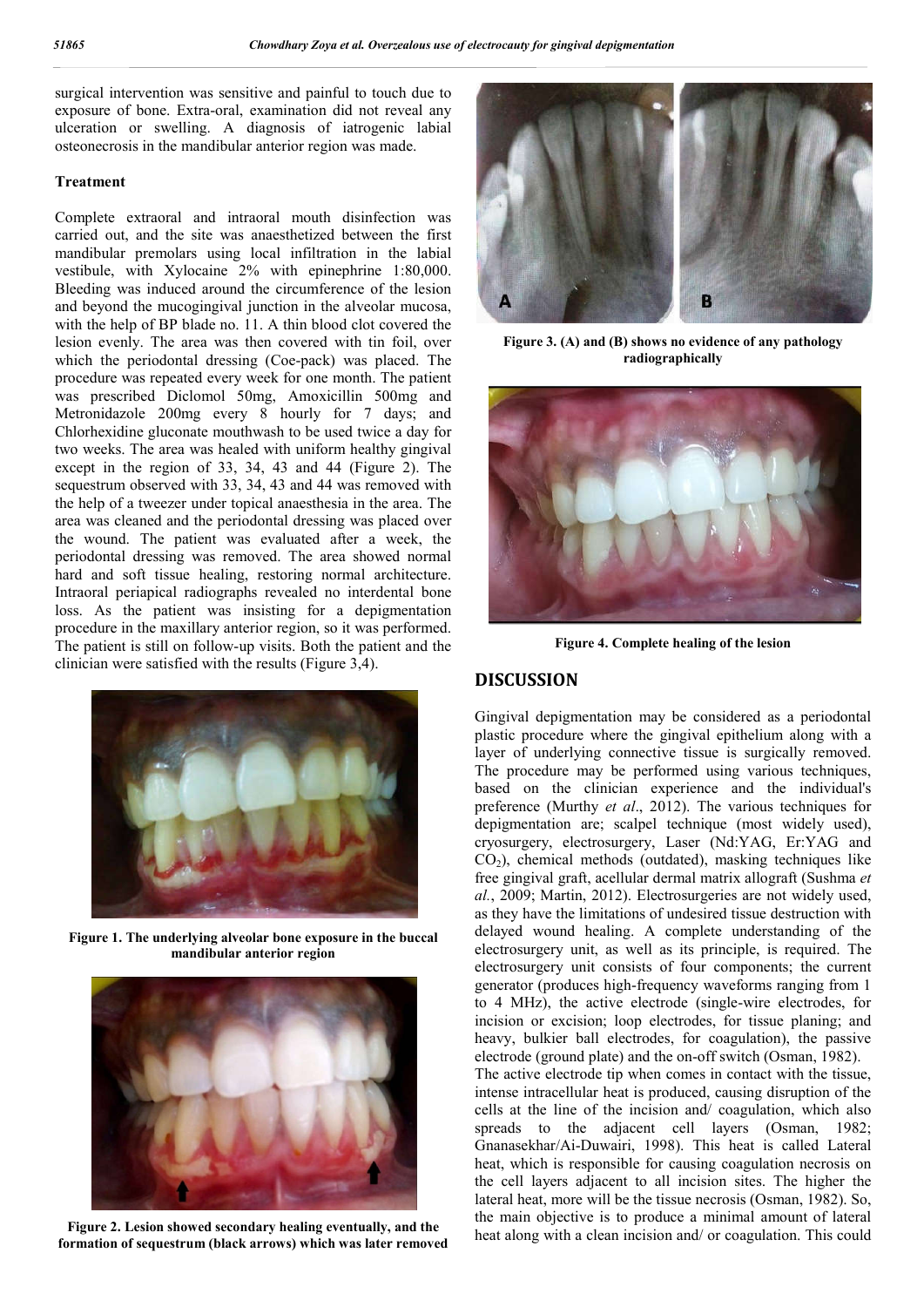be achieved by controlling certain factors, such as; size and type of active electrode; power setting; waveform; cutting time; and surface tissue condition (Louca and Davies, 1992). It has been reported that larger/ thicker electrodes produce more lateral heat and cause more tissue damage than smaller/ thinner electrodes (Noble *et al*., 1976). The cutting time should be minimum to avoid production of undesired lateral heat, which will further cause undesired tissue necrosis and destruction. The speed of the electrode over the tissue must be guided at 7mm/seconds (Kalkwarf *et al*., 1987) and an active electrode must not contact the tissue for >2seconds at a time and successive applications at the same spot must have a time interval of 10-15seconds (Kalkwarf *et al*., 1983b). It should be kept in mind that the surface over which an active electrode is contacted, must be wet/ moist as a dry/ dehydrated surface causes sparking, tissue drag, and delayed healing (Flocken, 1980)

The wavelength choice depends upon; surgical effect required (tissue separation/ hemostasis), and the proximity of the bone to the site. There are three types of waveforms;

- 1. The fully rectified, filtered waveform (CUT) *-* good tissue separation and effective hemostasis as heat and tissue destruction is minimal (Ravishankar and Satheesh, 2011).
- 2. The fully rectified waveform (COAG 1) least amount of lateral heat with excellent tissue separation, but hemostasis is very little (Gnanasekhar/Ai-Duwairi, 1998). It is of small range in the clinical operation but its effective (Ravishankar and Satheesh, 2011).
- 3. The partially rectified waveform (COAG 2) hemostasis only as it produces more lateral heat than other two waveforms (Gnanasekhar/Ai-Duwairi, 1998). It coagulates blood vessels leading to unnecessary coagulative contraction (Ravishankar and Satheesh, 2011).

In the present case report, severe underlying tissue destruction was seen because of the overzealous use of the electrocautery unit. The patient experienced severe pain as the bone was denuded and was devoid of the overlying soft tissue, leading to osteonecrosis of the labial alveolar bone of the mandibular anterior region. The reason for the destruction could be any one or combinations of the reasons above stated. Azzi *et al.* (1985) and Reinhardt *et al.* (1983) in their studies on dogs, revealed that careful, controlled use of the electrosurgery within accepted clinical guidelines for the time of exposure and energy production may elicit cellular changes at the alveolar crest, but this reaction is not of clinical significance. But on a contrary, an uncontrolled use with long periods of exposure to the activated electrode/ exposure directly to denuded bone may result in bone necrosis and delayed wound healing, which is evident in this case report. Another cause could be the gingival biotype, which mostly the clinicians miss. According to Muller and Eger (1997) gingival biotypes can be thin i.e. <1.5 mm and thick i.e.  $\geq 1.5$  mm. A thin biotype is said to have a delicate and thin periodontium, whereas a thick biotype has a thick and heavy periodontium (Shah *et al*., 2016). Kalkwarf *et al.* (1981 & 1983a) in their study found that following careful controlled electrosurgery procedures a small denatured zone, produced by lateral heat is always found adjacent to path of incision and it gradually decreases while healing; but an improperly controlled electrosurgery procedure is capable of causing adverse alternations in connective tissue that may delay the healing

response. In the present case report, the patient's gingival biotype was thin i.e. the proximity of the site to the underlying bone was very less and an uncontrolled electrosurgery leads to adverse alterations of connective tissue as well as the underlying bone, leading to osteonecrosis of the bone and delayed the healing process. The misuse of electrosurgery has reported causing a gingival recession (Ruel *et al*., 1980; Azzi *et al*., 1983; DeVitre *et al*., 1985) or due to the thin gingival biotype (Shah *et al*., 2016) and/or a combination of both.

### **Conclusion**

The present case of Osteonecrosis due to overzealous use of electrocautery has been reported for the management of gingival hyperpigmentation. The overzealous use of the electrocautery was due to the lack of knowledge and the skill of a clinician about the electrosurgery. The gingival biotype is an important factor while working in the mandibular anterior region. Electrosurgeries must be used with caution in every aspect of clinical dentistry in order to avoid complications.

# **REFERENCES**

- Azzi, R., Kenney, E.B., Tsao, T.F., Carranza, F.A. 1985. The effect of electrosurgery on alveolar bone. *J Periodontol.,*  54:96- 100.
- Azzi, R., Tsao, T.F., Carranza, F.A., Kenney, E.B. 1983. Comparative study of gingival retraction methods. *J Prosth Dent.,* 50:561-565.
- DeVitre, R., Galburt, R.B., Maness, W.J. 1985. Biometric comparison of bur and electrosurgical retraction methods. *J Prosth Dent.,* 53:179-182.
- Flocken, J.E. 1980. Electrosurgicul management of soft tissues and restorative dentistry. *Oral Health.,* 70:35-40
- Gnanasekhar/Ai-Duwairi. 1998. Electrosurgery in dentistry. *Quintessence Int.,* 29:649-654.
- Kalkwarf, K.L., Krejci, R.F., Edison, A.R., Reinhardt, R.A. 1983b. Subjacent heat production in tissue excision with electrosurgery. *J Oral Maxillofac Surg.,* 41:653-657.
- Kalkwarf, K.L., Krejci, R.F., Shaw, D.H., Edison, A.R. 1987. Histologic evaluation of gingival response to an electrosurgical blade. *J Oral Maxillofac Surg.,* 45:67l-674.
- Kalkwarf, K.L., Krejci, R.R., Wentz, F.M. 1981. Healing of electrosurgery incision in gingiva. Early histologic observations in adult men. *J Prosth Dent.,* 46:662-672.
- Kalkwarf, K.L., Krejci, R.R., Wentz, F.M., Edison, A.R. 1983a. Epithelial and connective tissue healing following electrosurgical incisions in human gingiva. *J Oral Maxillofac Surg.,* 41:80-85.
- Louca, C., Davies, B. 1992. Electrosurgery in restorative dentistry. I. Theory. *Dent Update*., 19:319-323.
- Muller, H.P., Eger, T. 1997. Gingival phenotypes in young male adults. *J Clin Periodontol*., 24:65–71
- Murthy, M.B., Kaur, J., Das, R. 2012. Treatment of gingival hyperpigmentation with rotary abrasive, scalpel, and laser techniques: A case series. *J Indian Soc Periodontol.,*  16:614-9.
- Noble, W.H., McClatchey, D.D., Douglas, G.D. 1976. A histological comparison of effects of electrosurgical resection using different electrodes. *J Prosth Dent.,* 35:575- 579.
- Osman, F.S. 1982. Dental electrosurgery: General precautions. *Can Dent Asso J*., 48:642.
- Preston, L., Carter. 2013. The life and legacy of William T. Bovie. *Am J Sur.,* 205:488-491.